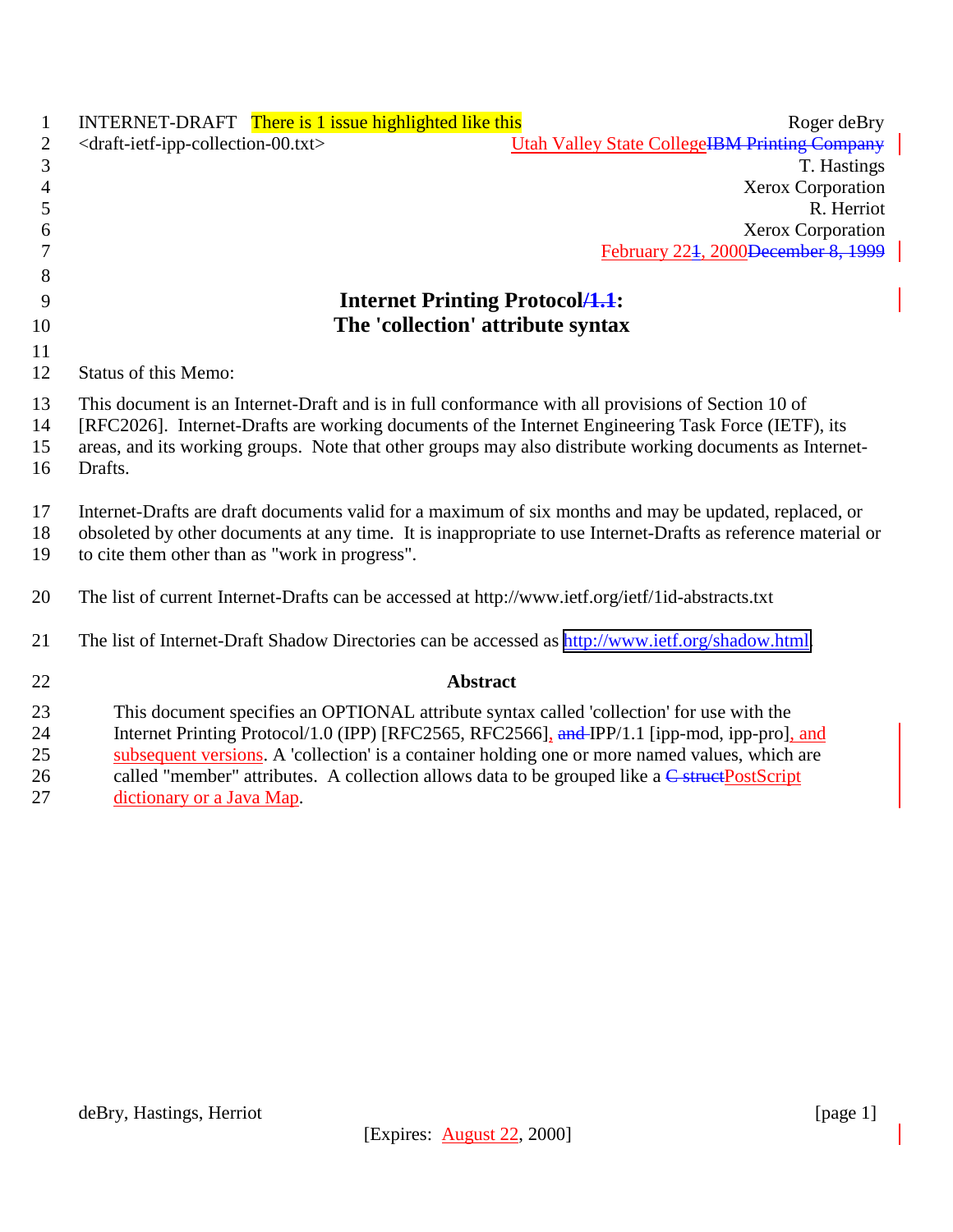The full set of IPP documents includes:

- Design Goals for an Internet Printing Protocol [RFC2567]
- Rationale for the Structure and Model and Protocol for the Internet Printing Protocol [RFC2568]
- Internet Printing Protocol/1.1: Model and Semantics (this document)
- Internet Printing Protocol/1.1: Encoding and Transport [IPP-PRO]
- Internet Printing Protocol/1.1: Implementer's Guide [IPP-IIG]
- Mapping between LPD and IPP Protocols [RFC2569]
- The "Design Goals for an Internet Printing Protocol" document takes a broad look at distributed printing
- functionality, and it enumerates real-life scenarios that help to clarify the features that need to be included
- in a printing protocol for the Internet. It identifies requirements for three types of users: end users,
- operators, and administrators. It calls out a subset of end user requirements that are satisfied in IPP/1.0. A
- few OPTIONAL operator operations have been added to IPP/1.1.

The "Rationale for the Structure and Model and Protocol for the Internet Printing Protocol" document

describes IPP from a high level view, defines a roadmap for the various documents that form the suite of

IPP specification documents, and gives background and rationale for the IETF working group's major

- decisions.
- The "Internet Printing Protocol/1.1: Encoding and Transport" document is a formal mapping of the abstract
- operations and attributes defined in the model document onto HTTP/1.1 [RFC2616]. It defines the
- encoding rules for a new Internet MIME media type called "application/ipp". This document also defines
- the rules for transporting over HTTP a message body whose Content-Type is "application/ipp". This
- document defines a new scheme named 'ipp' for identifying IPP printers and jobs.
- The "Internet Printing Protocol/1.1: Implementer's Guide" document gives insight and advice to
- implementers of IPP clients and IPP objects. It is intended to help them understand IPP/1.1 and some of
- the considerations that may assist them in the design of their client and/or IPP object implementations. For
- example, a typical order of processing requests is given, including error checking. Motivation for some of
- the specification decisions is also included.
- The "Mapping between LPD and IPP Protocols" document gives some advice to implementers of gateways between IPP and LPD (Line Printer Daemon) implementations.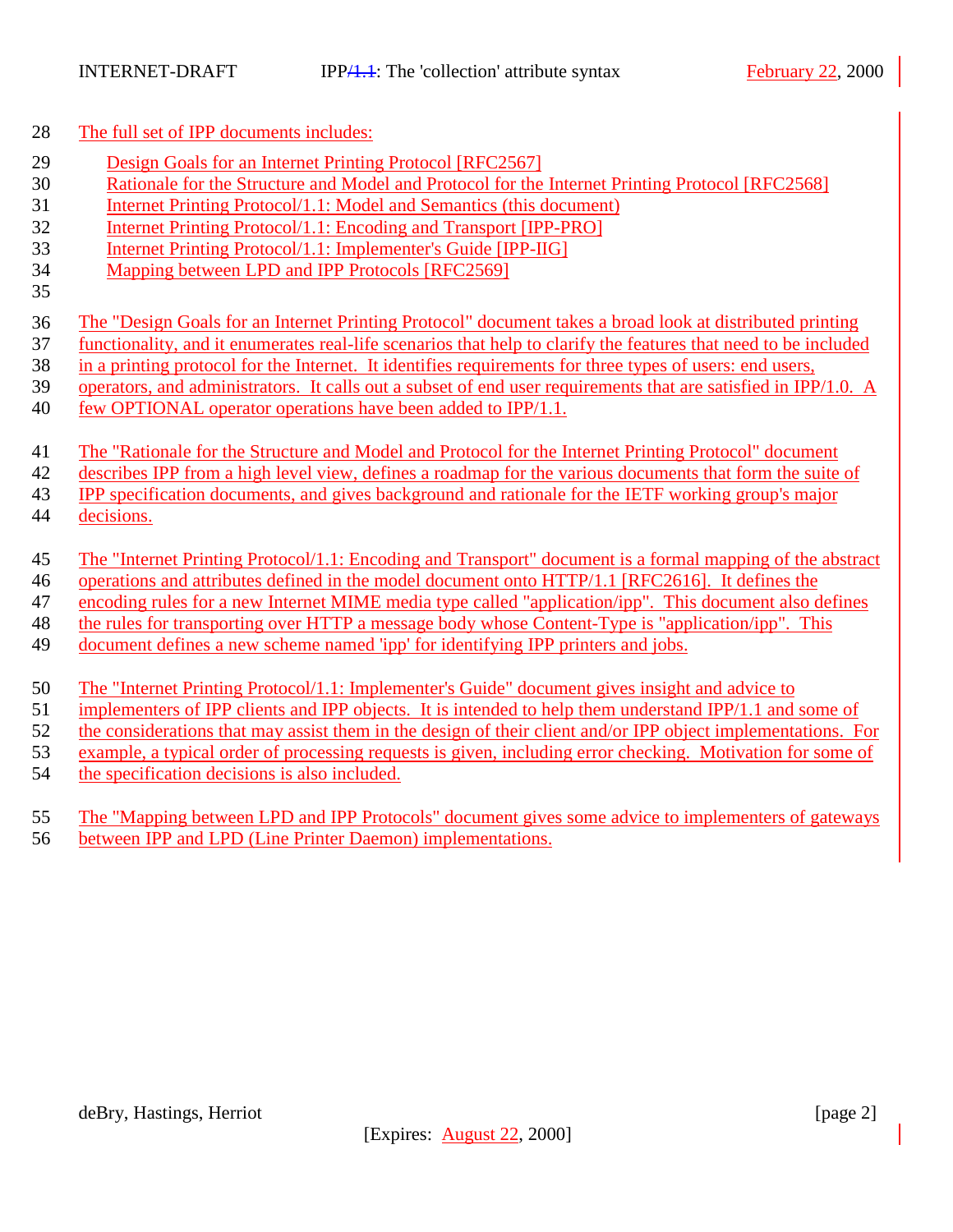| 57 |    | <b>Table of Contents</b> |  |
|----|----|--------------------------|--|
| 58 | 1  |                          |  |
| 59 | 2  |                          |  |
| 60 | 3  |                          |  |
| 61 |    |                          |  |
| 62 |    |                          |  |
| 63 |    |                          |  |
| 64 | 6  |                          |  |
| 65 |    |                          |  |
| 66 |    |                          |  |
| 67 |    |                          |  |
| 68 | 8  |                          |  |
| 69 | 9  |                          |  |
| 70 | 10 |                          |  |
| 71 | 11 |                          |  |
| 72 | 12 |                          |  |
| 73 | 13 |                          |  |
| 74 | 14 |                          |  |
| 75 | 15 |                          |  |
| 76 | 16 |                          |  |
| 77 |    | 16.1                     |  |
| 78 | 17 |                          |  |
| 79 |    |                          |  |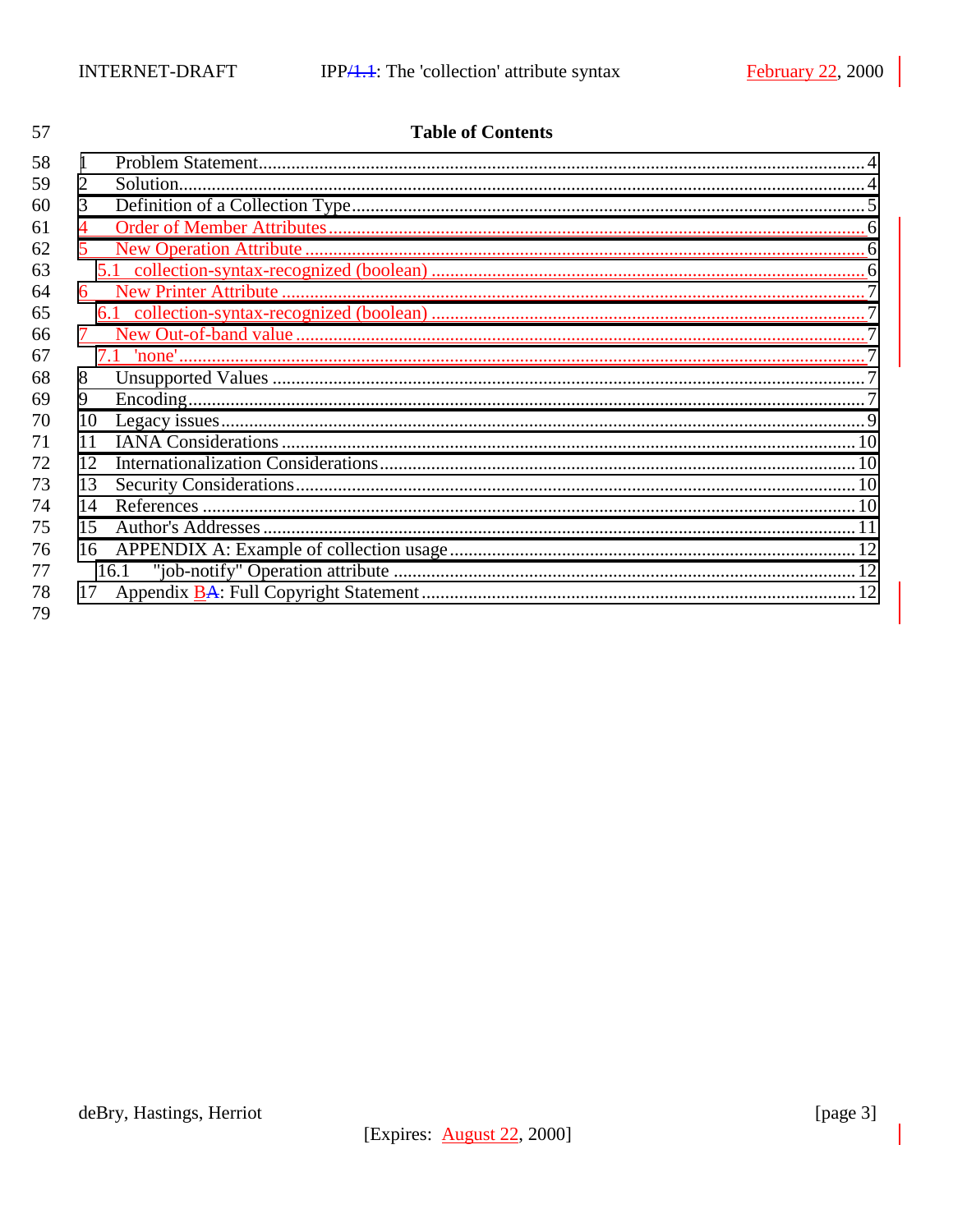<span id="page-3-0"></span>

#### **1 Problem Statement**

 IPP supports most of the common data structures that are available in programming languages. It lacks a 83 mechanism for grouping several values of different types. The C Java language uses the struct Map to solve this problem and PostScript has a dictionary.

#### **2 Solution**

 The IPP 'collection' is a container holding one or more named values (i.e. attributes), which are called 87 member attributes. A collection also has a type name, which identifies the allowed expected member 88 attributes, as does the name of a C structa subclass of a or-Java classMap. A collection value is similar to a 89 group, such as an operation group. They both consist of a series-set of attributes.

- The name of each member attribute MUST be unique within a collection, but MAY be the same as the
- name of a member attribute in another collection type and/or MAY be the same as the name of an attribute
- that is not a member of a collection.
- A client or Printer is said to "recognize" collections as a single attribute value if it can determine the
- beginning and end of a collection value and if it can distinguish attributes within the collection from
- attributes outside of the collection. In order to support legacy IPP implementations, a client MUST
- indicate that it "recognizes" collections by including the operation attribute "collection-syntax-recognized"
- with the value of 'true' in each request. A printer MUST indicate that it "recognizes" collections by
- 98 supporting the attribute "collection-syntax-recognized" with the value of 'true'. the name of a member
- 99 attribute MUST be different from any attribute in an operation or object unless its semantics are identical to 100 those in the operation or object.
- The fact that a Printer recognizes collections does not require the printer to support collection values of
- attributes that are defined to have values of collections and other attribute syntaxes. For example, if an
- attribute is defined to have the attribute syntax: (type3 keyword | name | collection), a Printer that
- 104 recognizes collections MAY support only keyword values of such an attribute. Note: it is not possible to
- distinguish between two Printers that both recognize collections but one ignores all collection values and
- 106 the other ignores the collection a client sends it even though it processes some collection values.
- Each member attribute can have any attribute syntax type, including 'collection', and can be either single-
- valued or multi-valued. The length of a collection value is not limited. However, the length of each
- member attribute MUST NOT exceed the limit of its attribute syntax.
- The member attributes in a collection can be in any order. When a client sends the Printer a collection, the order that the Printer stores the value and the order returned in a response MAY be different from the order 112 sent by the client.
- 113 Note: Iif a collection contains two or more member attributes with the same attribute name, the collection is
- 114 not well formed. The receiver of such a collection ean MAY either treat the collection as a bad value or ignore all but one of the identically named member attributes.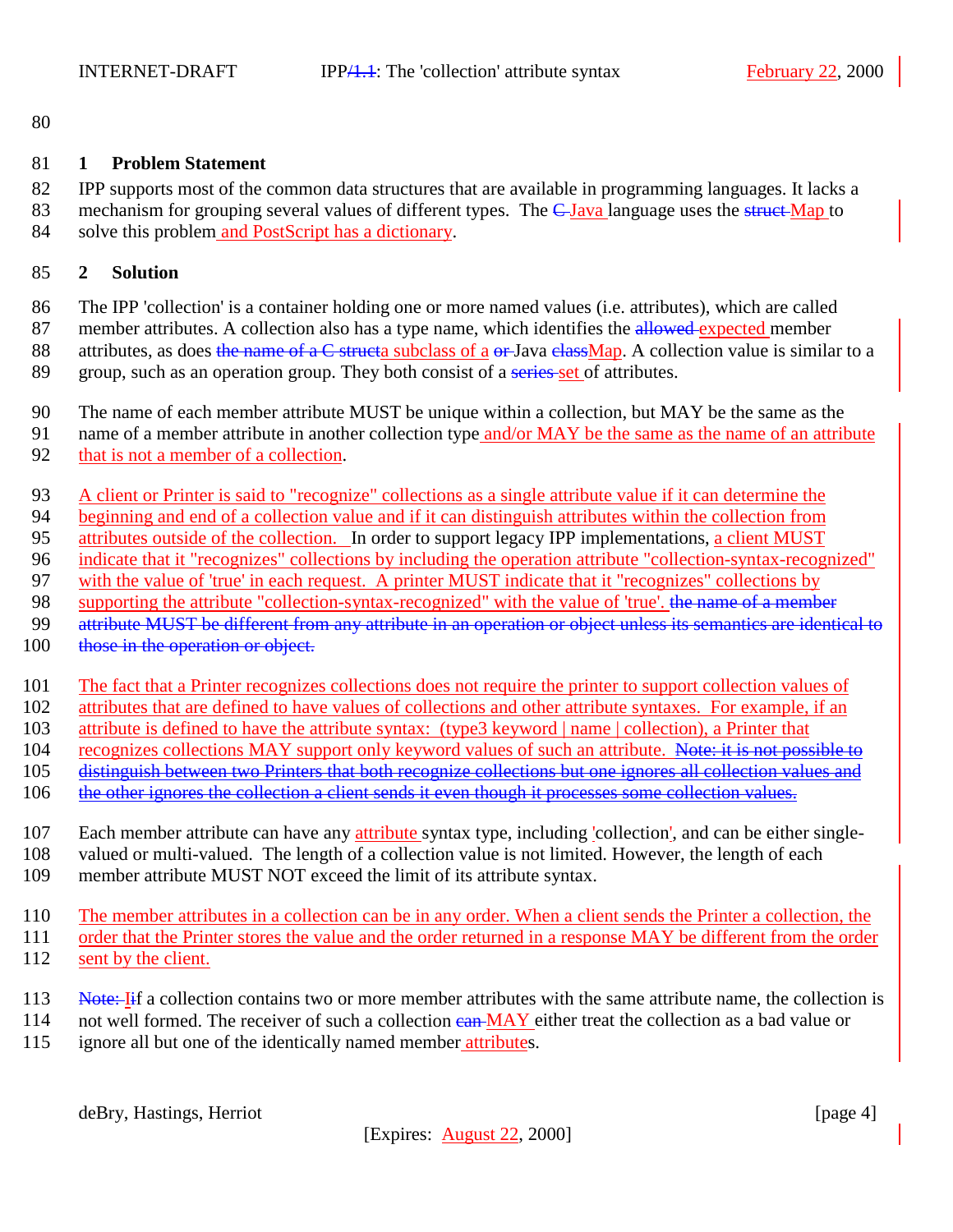- <span id="page-4-0"></span>116 ISSUE 01: if an attribute is multi-valued, it may be useful for multiple occurrences of an attribute in a
- 117 eollection or a group to be equivalent to a single occurrence with the set of all values of the multiple
- 118 occurrences. This rule might be useful for machine generated attributes where no state is kept.

#### 119 **3 Definition of a Collection Type**

120 When a specification defines an attribute "xxx" whose syntax type is 'collection' or '1setOf collection', it 121 must define following aspects of the collectionattribute.

- 122 1. The name of the attribute "xxx"
- 123 2. Its syntax type, which includes a collection syntax-type
- 124 3. Its default-value is specified by
- 125 a) the attribute's definition
- 126 b) an attribute, such as "xxx-default", which may have a collection value
- 127 4. Its supported values, which may be specified by one of:
- 128 a) the attribute's definition
- 129 b) a boolean attribute, such as "xxx-supported", which is true if the attribute is supported. The 130 supported values are specified by the attribute's definition which specifies the supported values 131 for each member of a collection or the "yyy-supported" that specifies the value supported for the 132 "yyy" member attribute.
- 133 c) an attribute, such as "xxx-supported", which contains the explicit collection values and other 134 values supported.
- 135 1.5. the name of the collection type, whose characters are the same as those for a keyword.
- 136  $\frac{2.6}{136}$  the following information about each "yyy" member attribute "yyy":
- 137 a) its name, which is a keyword like all attributes. It must be unique within the collection type.  $\frac{1}{k}$ 138 must also be unique with respect to operation and object attributes unless its semantics are 139 **identical to those in the operation or object.**
- 140 b) its syntax type, which may be any IPP syntax type, includinge 'collection'. If the attribute syntax 141 type starts with "1setOf", the member attribute is multi-valued.
- 142 c) its allowed supported values, either enumerated explicitly or specified by the values of a 143 referenced attribute which may be specified by either:
- 144 − the attribute's definition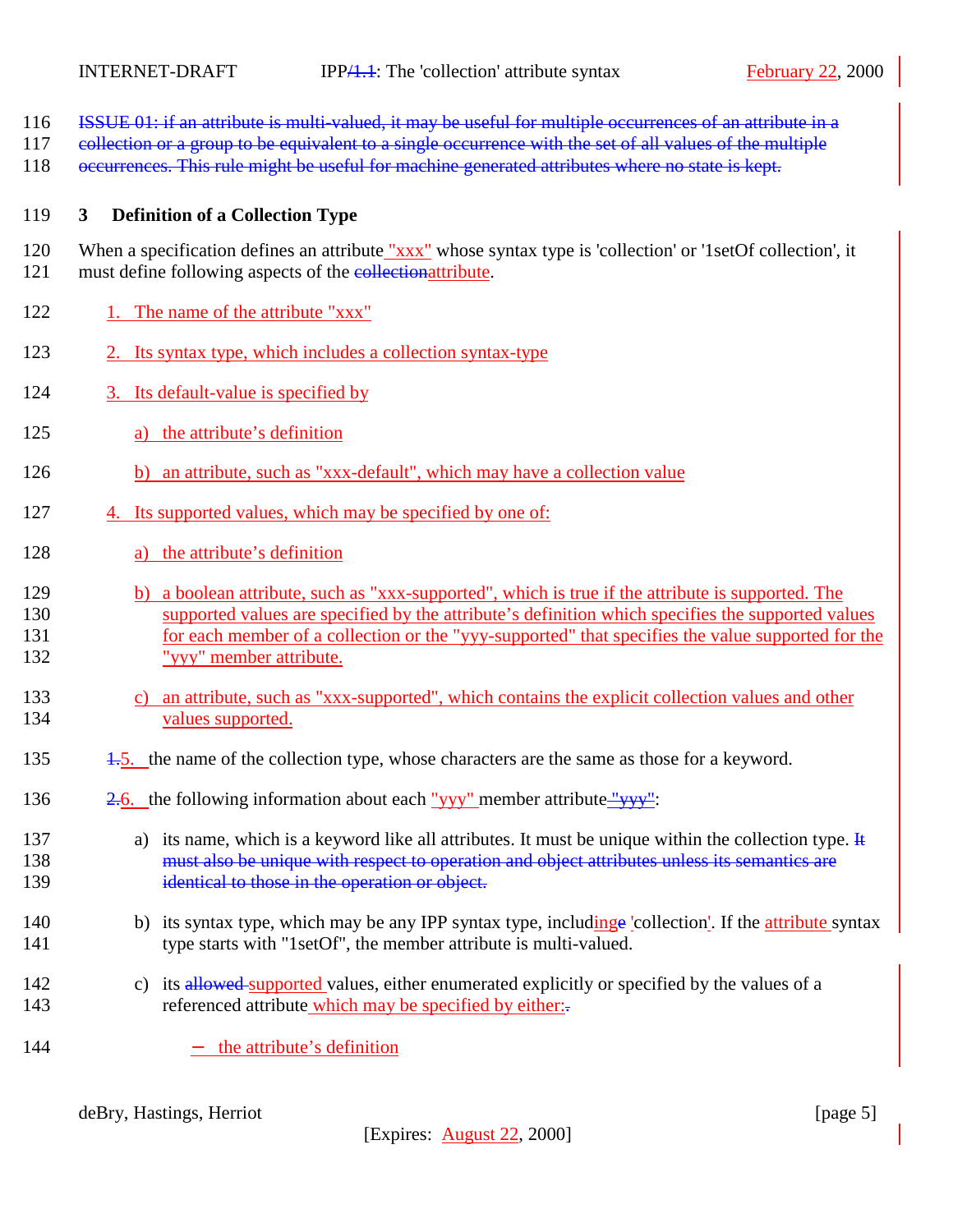<span id="page-5-0"></span>

| 145 | an attribute, such as "yyy-supported", which contains the explicit values supported. The    |
|-----|---------------------------------------------------------------------------------------------|
| 146 | "vyv-supported" attribute is a Printer attribute and not in a collection. For example, if a |
| 147 | collection contains the attribute-"media" attribute and its supported values are specified  |
| 148 | by the attribute-"media-supported" attribute, the "media-supported" attribute is the same   |
| 149 | Printer attribute that the "media" attribute uses.                                          |
|     |                                                                                             |

- 150 d) whether "yyy" $\pm$  MUST be or MAY be supplied by a client in a request.
- 151 e) its the default value of "yyy" if it is OPTIONAL for a client MAY to supply the "yyy" attribute 152 in a requestit. The default value is specified by can be stated explicitly or can come from a 153 specified attribute either:
- 154 − the attribute's definition
- 155 − an attribute, such as "yyy-default", which may have a collection value
- 156 f) whether "yyy" it MUST be or MAY be supported by the printer.
- 157 g) its Tthe semantics of "yyy".

## 158 **4 Order of Member Attributes**

- 159 The member attributes of a collection value are unordered. A Printer and a client MUST accept member
- 160 attributes of a collection in any order. Note Therefore, a Printer and a client  $\frac{1}{2}$  max MAY send the member
- 161 attributes of a collection value in any order. A Printer NEED NOT return member attributes to a client in
- 162 the order received from a client.

# 163 **5 New Operation Attribute**

# 164 *5.1 collection-syntax-recognized (boolean)*

- 165 A client MUST include this operation attribute with a value of 'true' in each request if it recognizes the
- 166 collection-syntax. If a client does not include this operation attribute or its value is not 'true' in a request,
- 167 then a Printer MUST NOT sendreturn a collection in a response.
- 168 ISSUE 01: If a Printer creates a notification subscription [ipp-ntfy] with a request that does not include
- 169 "collection-syntax-recognized" (boolean) operation attribute with a value of 'true', then a Printer MUST
- 170 NOT send a collection in a Notification to a Notification Recipient?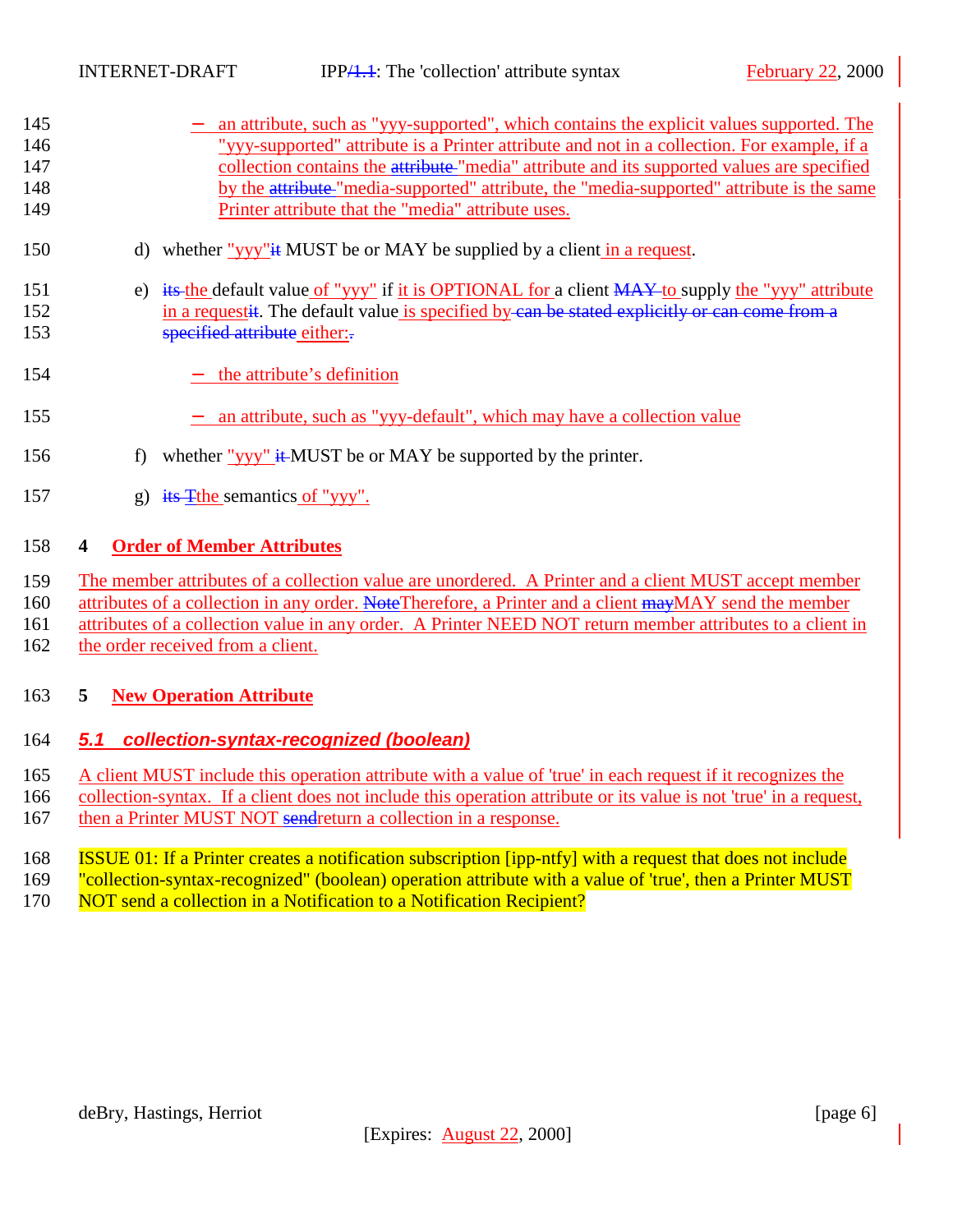### <span id="page-6-0"></span>**56 New Printer Attribute**

## *5.16.1 collection-syntax-recognized (boolean)*

- A Printer MUST support this attribute with a value of 'true' if it recognizes the collection-syntax. If a
- Printer does not support this attribute or its value is not 'true', then a client MUST NOT send a collection in a request.
- **67 New Out-of-band value**

# *6.17.1 'none'*

- 'none' The specified Job Template attribute in the request MUST NOT be applied to the job. Specifically, this value overrides the Printer's "xxx-default" attribute value for the Job Template attribute, if one exists.
- This "out-of-band" value allows a client to specify "turn-off" a feature that is specified by an attribute
- whose value is a collection. Because a client specifies a value, the Printer uses the client-specified value and not the Printer's default value.
- If a Printer supports the use of the 'collection' attribute syntax for an attribute, a Printer MUST support the use of the "out-of-band" value 'none'.
- A Printer MUST support the "out-of-band" value 'none' as the value for an attribute "xxx" if:
- 184 − the definition of the attribute specifies 'none' MUST be supported AND
- − the definition of the attribute specifies 'none' MAY be supported and it is a value of the attribute "xxx-supported".

### **48 Unsupported Values**

- The rules for returning an unsupported collection attribute are an extension to the current rules.
- If a collection contains unrecognized, unsupported member attributes and/or conflicting values, the
- attribute returned in the Unsupported Group is a collection containing the unrecognized, unsupported
- member attributes, and/or conflicting values. The unrecognized member attributes have an out-of-band
- value of 'unsupported' (see the beginning of [ipp-mod] section 4.1). The unsupported member
- attributes and conflicting values have their unsupported values.

# **59 Encoding**

 This section defines the encoding of a collection syntax type. A collection is encoded by using three new tags:

deBry, Hastings, Herriot [page 7]

[Expires: August 22, 2000]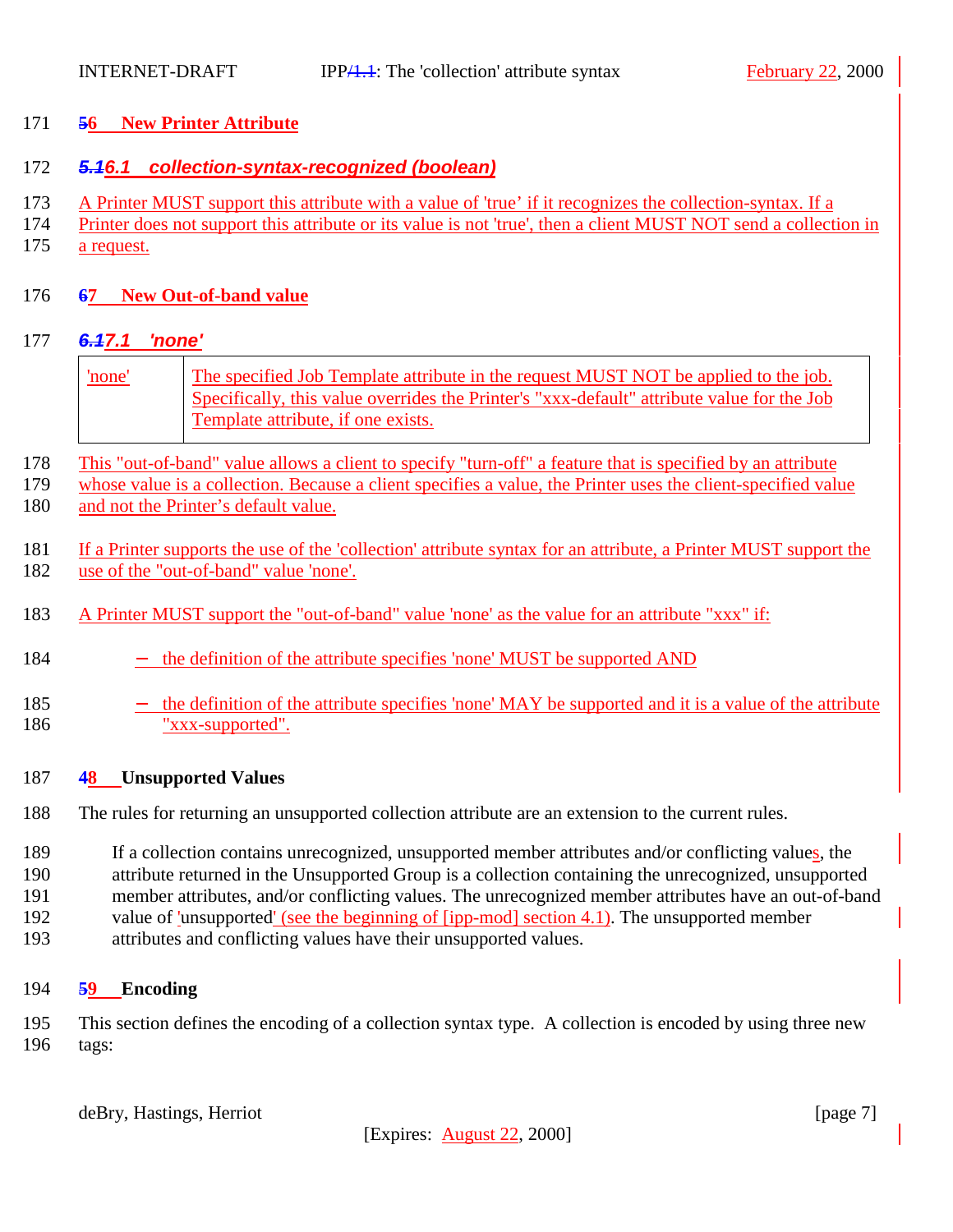| Tag name        | Tag value | Meaning                                              |
|-----------------|-----------|------------------------------------------------------|
| beginCollection | 0x34      | Begin the named collection.                          |
| endCollection   | 0x37      | End the named collection.                            |
| sepCollection   | 0x38      | Separate two collections of a multi-valued attribute |

197 A collection value is encoded as a sequence of attribute values preceded by a beginCollection value and

198 followed by an endCollection value. The value field of a beginCollection and an endCollection both

199 contain the name of the collection type, which is a string of ASCII characters. These values allow a

200 receiver to optionally match an endCollection value with a beginCollection. A 1setOf collection is encoded

201 using the rules for 1setOf and collection<del>, except that adjacent endCollection and beginCollection values</del> 202 MUST be combined into a single sepCollection value. Its value field contains the collection type. In a

203 1setOf collection, the endCollection value marks the end of last collection in the 1setOf collection. For

204 legacy reasons, the The name field for the endCollection and sepCollection must be non-empty. The name

205 is arbitrarily assigned to be "c".

206 The following example is written in the style of the IPP/1.1 "Encoding and Transport" document [ipp-pro].

207 The following example is for a job-notify attribute containing a set of 2 collections.

| <b>Octets</b>       | <b>Symbolic Value</b> | <b>Protocol field</b> | comments                            |
|---------------------|-----------------------|-----------------------|-------------------------------------|
| 0x34                | beginCollection       | value-tag             | Beginning of the collection         |
| 0x000a              |                       | name-length           |                                     |
| job-notify          | job-notify            | Name                  |                                     |
| 0x000f              |                       | Value-length          |                                     |
| job-notify-coll     | job-notify-coll       | Value                 | Collection type                     |
| 0x45                | uri type              | value-tag             | "notify-recipients" attribute       |
| 0x0010              |                       | name-length           |                                     |
| notify-recipient    | notify-recipient      | Name                  |                                     |
| 0x0013              |                       | value-length          |                                     |
| ipp-notify:port=700 |                       | Value                 |                                     |
| 0x44                | keyword type          | value-tag             | "notify-event-groups" attribute     |
| 0x000d              |                       | name-length           |                                     |
| notify-events       |                       | Name                  |                                     |
| 0x0d                |                       | value-length          |                                     |
| job-completed       |                       | Value                 |                                     |
| 0x44                | keyword type          | value-tag             | 2nd "notify-event-groups" attribute |
| 0x0000              |                       | name-length           | 0 length means next multiple value  |
| 0x0011              |                       | value-length          |                                     |
| job-state-changed   | job-completion        | Value                 |                                     |
| 0x37                | endCollection         | value-tag             |                                     |
| 0x0000              |                       | name-length           |                                     |
| 0x000f              |                       | value-length          |                                     |
| job-notify-coll     |                       | Value                 | Matches value of beginCollection    |

deBry, Hastings, Herriot [page 8]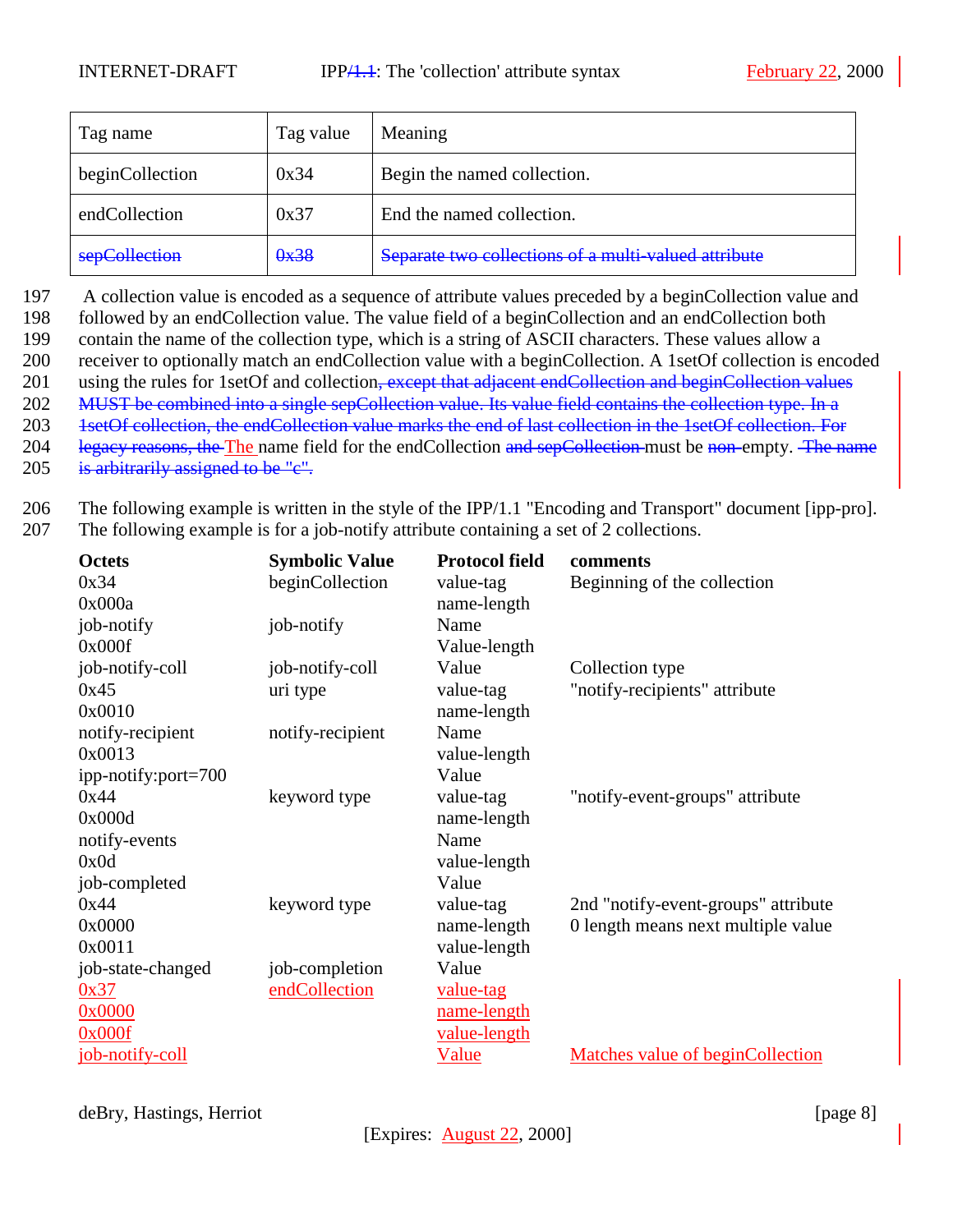<span id="page-8-0"></span>

| <b>Octets</b>        | <b>Symbolic Value</b> | <b>Protocol field</b> | comments                            |
|----------------------|-----------------------|-----------------------|-------------------------------------|
| 0x348                | beginCollection       | value-tag             | Separator between collection values |
| 0x00004              |                       | name-length           |                                     |
| 0x000f               |                       | value-length          |                                     |
| job-notify-coll      |                       | Value                 | Matches value of beginCollection    |
| 0x45                 | uri type              | value-tag             | "notify-recipients" attribute       |
| 0x0010               |                       | name-length           |                                     |
| notify-recipient     |                       | Name                  |                                     |
| 0x0014               |                       | value-length          |                                     |
| mailto:smith@foo.com |                       | Value                 |                                     |
| 0x44                 | keyword type          | value-tag             | "notify-event-groups" attribute     |
| 0x000d               |                       | name-length           |                                     |
| notify-events        |                       | Name                  |                                     |
| 0x0d                 |                       | value-length          |                                     |
| job-completed        |                       | Value                 |                                     |
| 0x37                 | endCollection         | value-tag             | End of last collection              |
| 0x00004              |                       | name-length           |                                     |
| 0x000f               |                       | value-length          |                                     |
| job-notify-coll      |                       | Value                 | Matches value of beginCollection    |

#### 208 **610 Legacy issues**

- 209 If a client supportsrecognizes collections in responses, it MUST include the operation attribute "collection-
- 210 syntax-recognized" operation attribute with the value of 'true' in each operation whether or not the request
- 211 contains a collection.
- 212 If a Printer supports recognizes collections in requests, it MUST support the attribute "collection-syntax-213 recognized" Printer Description attribute with the value of 'true'.
- 214 A client that supports collections MUST NOT send collections in a request to a Printer that does not 215 supportrecognize collections.
- 216 A Printer that supports collections MUST NOT sendreturn collections in a response to a client that does not 217 supportrecognize collections.
- 218 Although a client or Printer that doesn't supportrecognize collections will skip over the beginCollection
- 219 and endCollection tags as unrecognized syntax types, the client or Printer will mistakenly assume that the
- 220 member attributes are outside of the unrecognized collection. Thus it is important that clients and Printers
- 221 that don't supportrecognize collections not receive them. The encoding has been designed to work with
- 222 IPP/1.0 and IPP/1.1 implementations. An IPP/1.0 or IPP/1.1 receiver will treat the three new syntax types,
- 223 beginCollection, endCollection and sepCollection as unrecognized syntax types. A legacy implementation
- 224 is expected to behave as follows.
- 225 A beginCollection value appears to be an attribute with an unsupported value.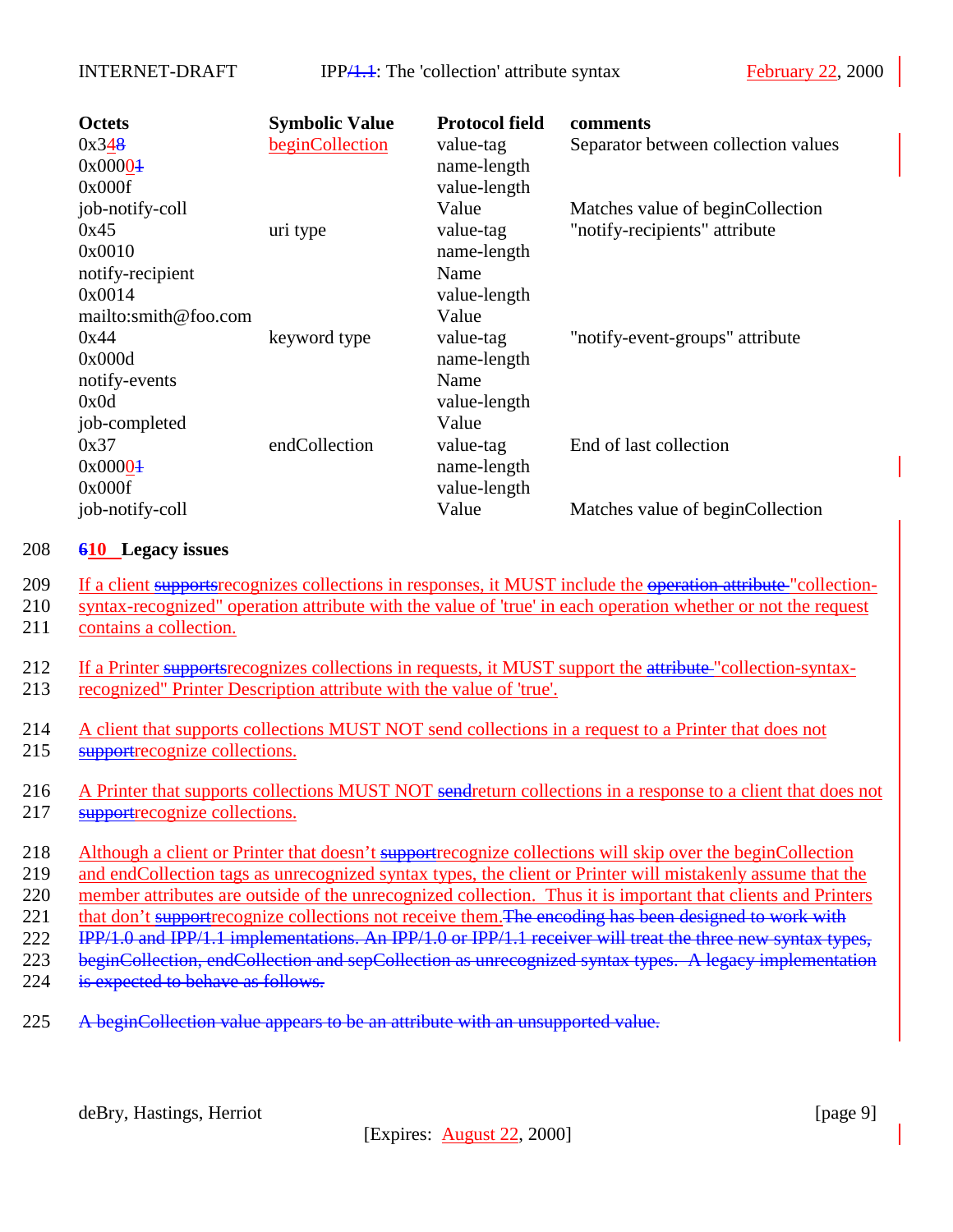- <span id="page-9-0"></span>226 The member attributes that follow the beginCollection appear to be normal attributes within their group
- 227 (e.g. normal for the operation attributes group). If an attribute has the same name as an attribute allowed in
- 228 the group, it as a recognized member of the group (e.g. as a normal operation attribute).
- 229 An endCollection value appears to be an attribute with an unsupported value and unrecognized name "c". 230 The same is true for a sepCollection value.

### **711 IANA Considerations**

 This attribute syntax will be registered with IANA after the WG approves its specification according to the 233 procedures for extension of the IPP/1.1 Model and Semantics [ipp-mod] and after IPP becomes a proposed **IETF** standard.

### **812 Internationalization Considerations**

 This attribute syntax by itself has no impact on internationalization. However, the member attributes that are subsequently defined for use in a collection may have internationalization considerations, as may any attribute, according to [ipp-mod].

### **913 Security Considerations**

This attribute syntax causes no more security concerns than any other attribute syntax. It is only the

 attributes that are subsequently defined to use this or any other attribute syntax that may have security concerns, depending on the semantics of the attribute, according to [ipp-mod].

### **1014 References**

- [ipp-mod]
- Isaacson, S., deBry, R., Hastings, T., Herriot, R., Powell, P., "Internet Printing Protocol/1.1: Model and Semantics" draft-ietf-ipp-model-v11-04.txt, June 23, 1999.

### 247  $[pp-ntfy<sub>et</sub>]$

 Isaacson, S., Martin, J., deBry, R., Hastings, T., Shepherd, M., Bergman, R. " Internet Printing 249 Protocol/1.0 & 1.1: IPP Event Notification Specification" draft-ietf-ipp-not-spec-024.txtdoe, work 250 in progress, October 10, 1999February 2, 2000.

#### [ipp-pro]

 Herriot, R., Butler, S., Moore, P., Turner, R., "Internet Printing Protocol/1.1: Encoding and Transport", draft-ietf-ipp-protocol-v11-03.txt, June 23, 1999.

#### **HSO-101751**

**ISO/IEC 10175 Document Printing Application (DPA), June 1996.** 

### [RFC2565]

 Herriot, R., Butler, S., Moore, P., Tuner, R., "Internet Printing Protocol/1.0: Encoding and Transport", RFC 2565, April 1999.

deBry, Hastings, Herriot [page 10]

[Expires: August 22, 2000]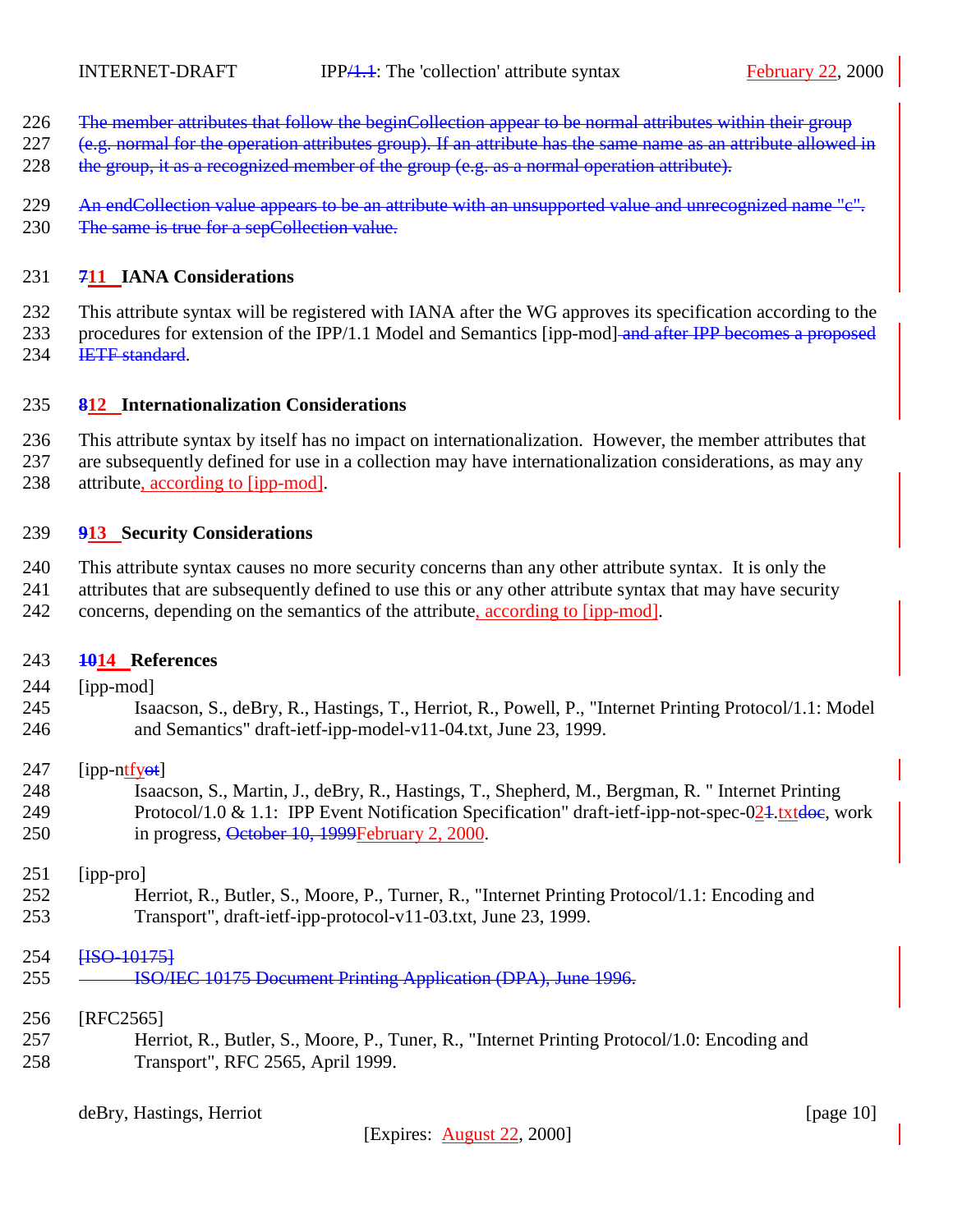### <span id="page-10-0"></span>[RFC2566]

 R. deBry, T. Hastings, R. Herriot, S. Isaacson, P. Powell, "Internet Printing Protocol/1.0: Model and Semantics", RFC 2566, April 1999.

#### [RFC2567]

263 Wright, D., "Design Goals for an Internet Printing Protocol", RFC 2567, April 1999.

### [RFC2568]

265 Zilles, S., "Rationale for the Structure and Model and Protocol for the Internet Printing Protocol", 266 RFC 2568, April 1999.

#### [RFC2569]

268 Herriot, R., Hastings, T., Jacobs, N., Martin, J., "Mapping between LPD and IPP Protocols", RFC 2569, April 1999.

#### [RFC2616]

271 R. Fielding, J. Gettys, J. Mogul, H. Frystyk, L. Masinter, P. Leach, T. Berners-Lee, "Hypertext Transfer Protocol - HTTP/1.1", RFC 2616, June 1999.

#### **15 Author's Addresses**

- Tom Hastings
- Xerox Corporation
- 737 Hawaii St. ESAE 231
- El Segundo, CA 90245
- Phone: 310-333-6413
- Fax: 310-333-5514
- e-mail: [hastings@cp10.es.xerox.com](mailto:hastings@cp10.es.xerox.com)
- Robert Herriot
- Xerox Corp.
- 3400 Hill View Ave, Building 1
- Palo Alto, CA 94304
- Phone: 650-813-7696
- Fax: 650-813-6860
- e-mail: robert.herriot@pahv.xerox.com
- Roger deBry
- Utah Valley State College
- Orem, UT 84058
- Phone: (801) 222-8000 EMail: debryro@uvsc.edu

deBry, Hastings, Herriot [page 11]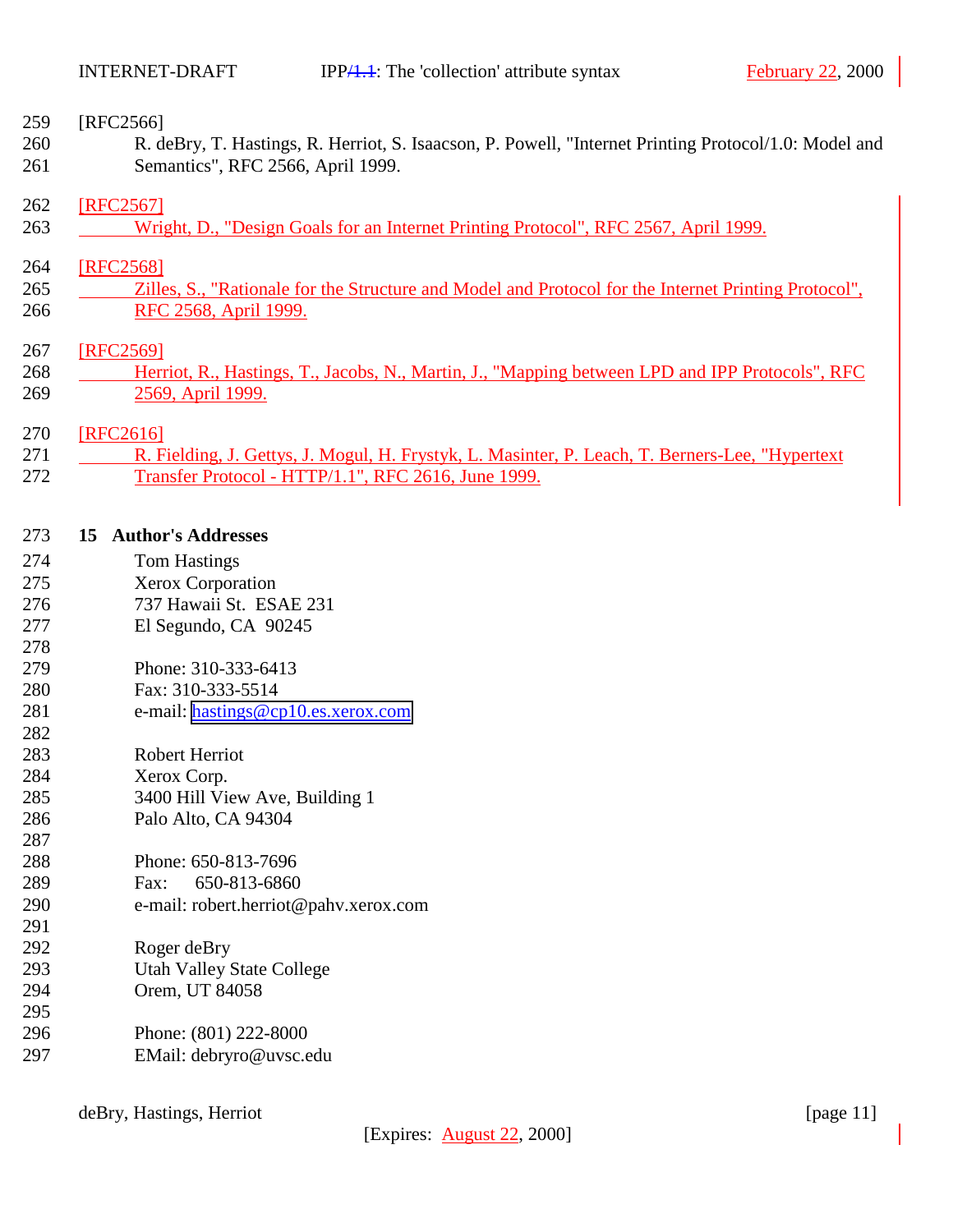### <span id="page-11-0"></span>298 **1216 APPENDIX A: Example of collection usage**

299 This section describes one collection Job Template example.

# 300 *1.116.1 "job-notify" Operation attribute*

- 301 The following example illustrates the definition of a collection attribute for the "job-notify" operation
- 302 attribute (see [ipp-ntfy]). Each column of the table corresponds to information that is required for member
- 303 attributes. Only the semantics have been omitted.
- 304 1.collection type: "job-notify-coll"

### 305 members of the collection

| Member name                            | Member type          | Supported-values                         | Client supplied/<br>default                           | Printer<br>support |
|----------------------------------------|----------------------|------------------------------------------|-------------------------------------------------------|--------------------|
| notify-recipient                       | uri                  | notify-recipient-<br>schemes-supported   | <b>MUST</b>                                           | <b>MUST</b>        |
| notify-events                          | 1setOf type2 keyword | notify-events-<br>supported              | notify-events-default                                 | <b>MUST</b>        |
| subscriber-user-data                   | octetString(63)      | $\langle$ any octet string $>$           | <empty octetstring=""></empty>                        | <b>MUST</b>        |
| notify-attributes-<br>charset          | charset              | charset-supported                        | attributes-charset in<br>operation group              | <b>MAY</b>         |
| notify-attributes-<br>natural-language | naturalLanguage      | generated-natural-<br>language-supported | attributes-natural-<br>language in<br>operation group | <b>MAY</b>         |

306 Note: for the "client supplied/default" column, the default is specified if it is OPTIONAL for the client 307 MAY to supply the member attribute in a requestit.

## 308 **1317 Appendix BA: Full Copyright Statement**

309 Copyright (C) The Internet Society (1998,1999). All Rights Reserved

310 This document and translations of it may be copied and furnished to others, and derivative works that 311 comment on or otherwise explain it or assist in its implementation may be prepared, copied, published and

312 distributed, in whole or in part, without restriction of any kind, provided that the above copyright notice

- 313 and this paragraph are included on all such copies and derivative works. However, this document itself
- 314 may not be modified in any way, such as by removing the copyright notice or references to the Internet
- 315 Society or other Internet organizations, except as needed for the purpose of developing Internet standards in
- 316 which case the procedures for copyrights defined in the Internet Standards process must be followed, or as
- 317 required to translate it into languages other than English.